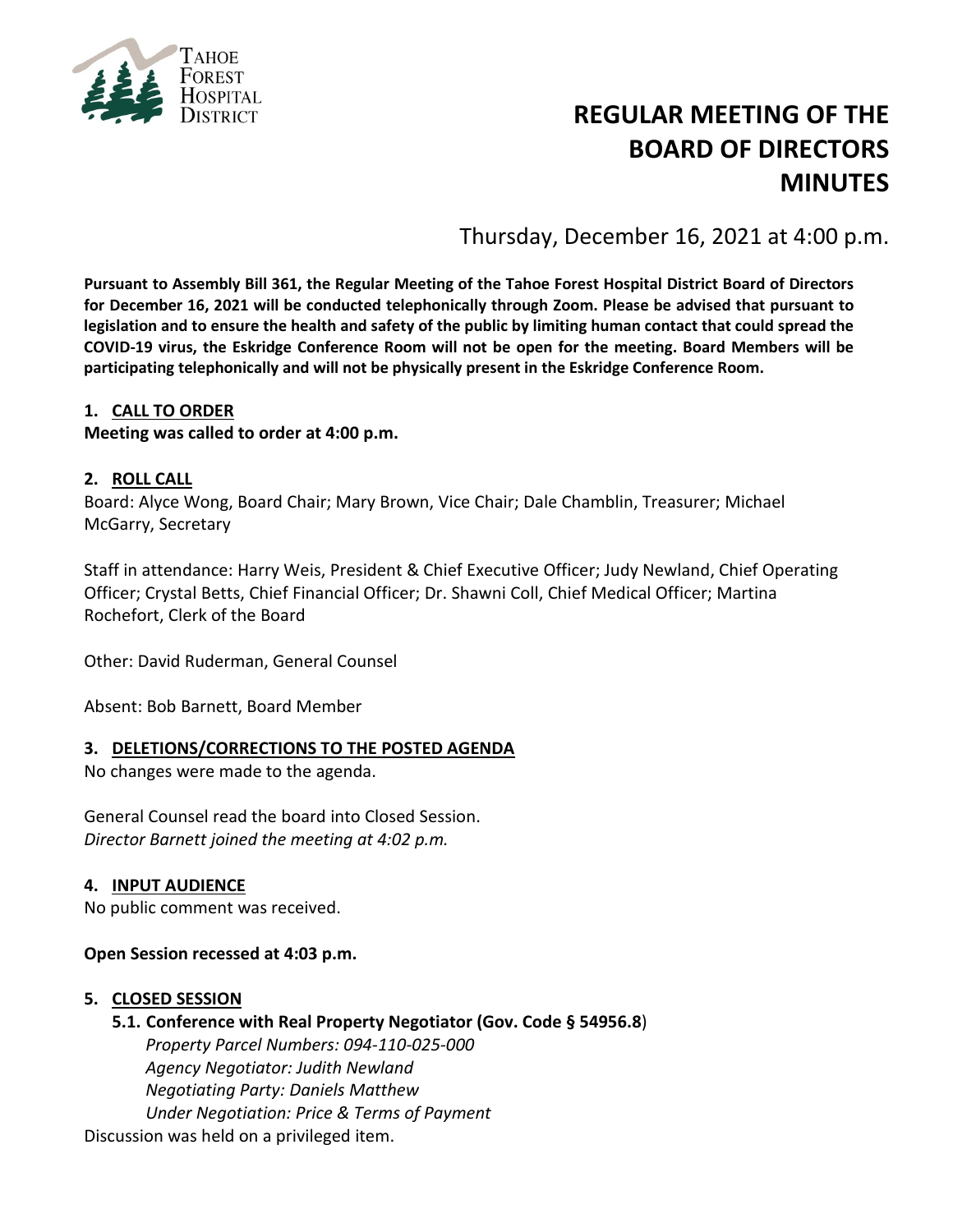## **5.2. Liability Claim (Gov. Code § 54956.95**)

*Claimant: Donald Ladd Claim Against: Tahoe Forest Hospital District* Discussion was held on a privileged item.

## **5.3. Conference with Labor Negotiator (Government Code § 54957.6**)

*Name of District Negotiator(s) to Attend Closed Session: Alex MacLennan Employee Organization(s): Employees Association and Employees Association of Professionals*

Discussion was held on a privileged item.

## **5.4. Conference with Labor Negotiator (Government Code § 54957.6**)

*Name of District Negotiator(s) to Attend Closed Session: Mary Brown Unrepresented Employee: President & Chief Executive Officer* Discussion was held on a privileged item.

## **5.5. Approval of Closed Session Minutes**

11/18/2021 Regular Meeting Discussion was held on a privileged item.

## **5.6. TIMED ITEM – 5:30PM - Hearing (Health & Safety Code § 32155**)

*Subject Matter: Medical Staff Credentials*

Discussion was held on a privileged item.

## **6. DINNER BREAK**

## **7. OPEN SESSION – CALL TO ORDER**

## **Open Session reconvened at 6:00 p.m.**

## **8. REPORT OF ACTIONS TAKEN IN CLOSED SESSION**

General Counsel noted there was no reportable action taken on item 5.1. Item 5.2. Liability Claim was denied on a 5-0 vote. Items 5.3. and 5.4. had no reportable action. Item 5.5. Closed Session Minutes was approved on a 5-0 vote. Item 5.6. Medical Staff Credentials was approved on a 5-0 vote.

## **9. DELETIONS/CORRECTIONS TO THE POSTED AGENDA**

No changes were made to the agenda.

## **10. INPUT – AUDIENCE**

No public comment was received.

## **11. INPUT FROM EMPLOYEE ASSOCIATIONS**

No public comment was received.

## **12. ACKNOWLEDGMENTS**

**12.1.** Joji Huerto was named December 2021 Employee of the Month. **12.2.** Sara Wojcik was named 2021 Employee of the Year.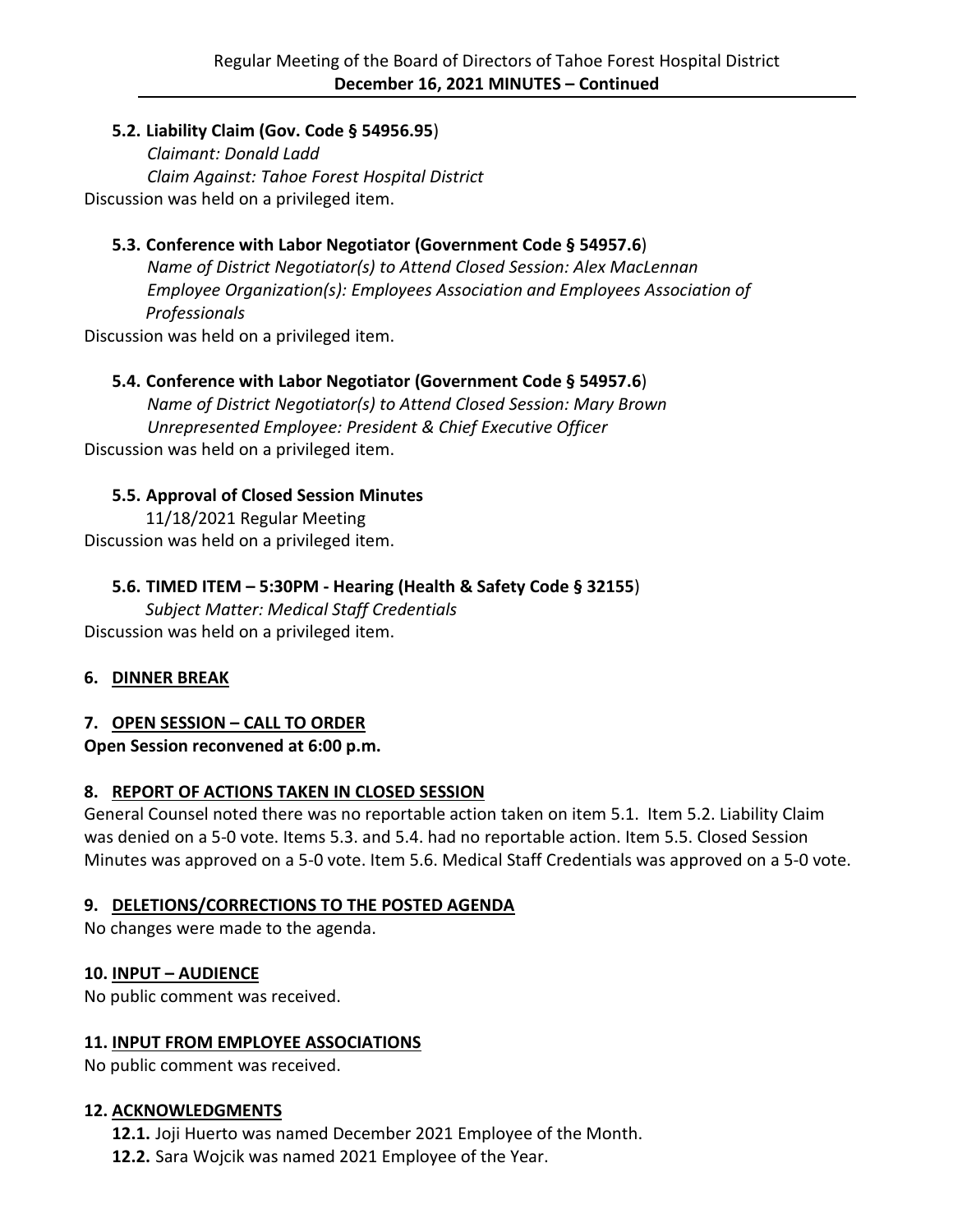## **13. MEDICAL STAFF EXECUTIVE COMMITTEE**

## **13.1. Medical Executive Committee (MEC) Meeting Consent Agenda**

*MEC recommended the following for approval by the Board of Directors:* 

*Policies with Changes*

- *Use of Communication Networks, DIT-2101*
- *Sentinel/Adverse Event/Error or Unanticipated Outcome, AQPI-1906*

Disucssion was held.

- **ACTION: Motion made by Director Brown, to approve Medical Executive Committee Consent Agenda as presented, seconded by Director McGarry. Roll call vote taken. Barnett – AYE McGarry - AYE Chamblin – AYE**
	- **Brown – AYE**
	- **Wong – AYE**

## **14. CONSENT CALENDAR**

## **14.1. Approval of Minutes of Meetings**

- **14.1.1.** 11/15/2021 Special Meeting
- **14.1.2.** 11/18/2021 Regular Meeting
- **14.2. Financial Reports**
	- **14.2.1.** Financial Report November 2021

## **14.3. Board Reports**

- **14.3.1.** President & CEO Board Report
- **14.3.2.** COO Board Report
- **14.3.3.** CNO Board Report
- **14.3.4.** CIIO Board Report
- **14.3.5.** CMO Board Report
- **14.3.6.** CHRO Board Report

## **14.4. Approve Board Policies**

- **14.4.1.** CEO Succession Plan, ABD-28
- **14.4.2.** Post-Issuance Compliance Procedures for Outstanding Tax-Exempt Bonds, ABD- 23
- **14.4.3.** Fiscal Policy, ABD-11
- **14.4.4.** Financial Assistance Program Full Charity Care and Discount Charity Care Policies, ABD-09
- **14.4.5.** Credit and Collection Policy, ABD-08
- **14.5. Approve Resolution for Continued Remote Teleconference Meetings**
	- **14.5.1.** Resolution 2021-07
	- **ACTION: Motion made by Director McGarry, to approve the Consent Calendar as presented, seconded by Director Barnett. Roll call vote taken. Barnett – AYE McGarry - AYE Chamblin – AYE**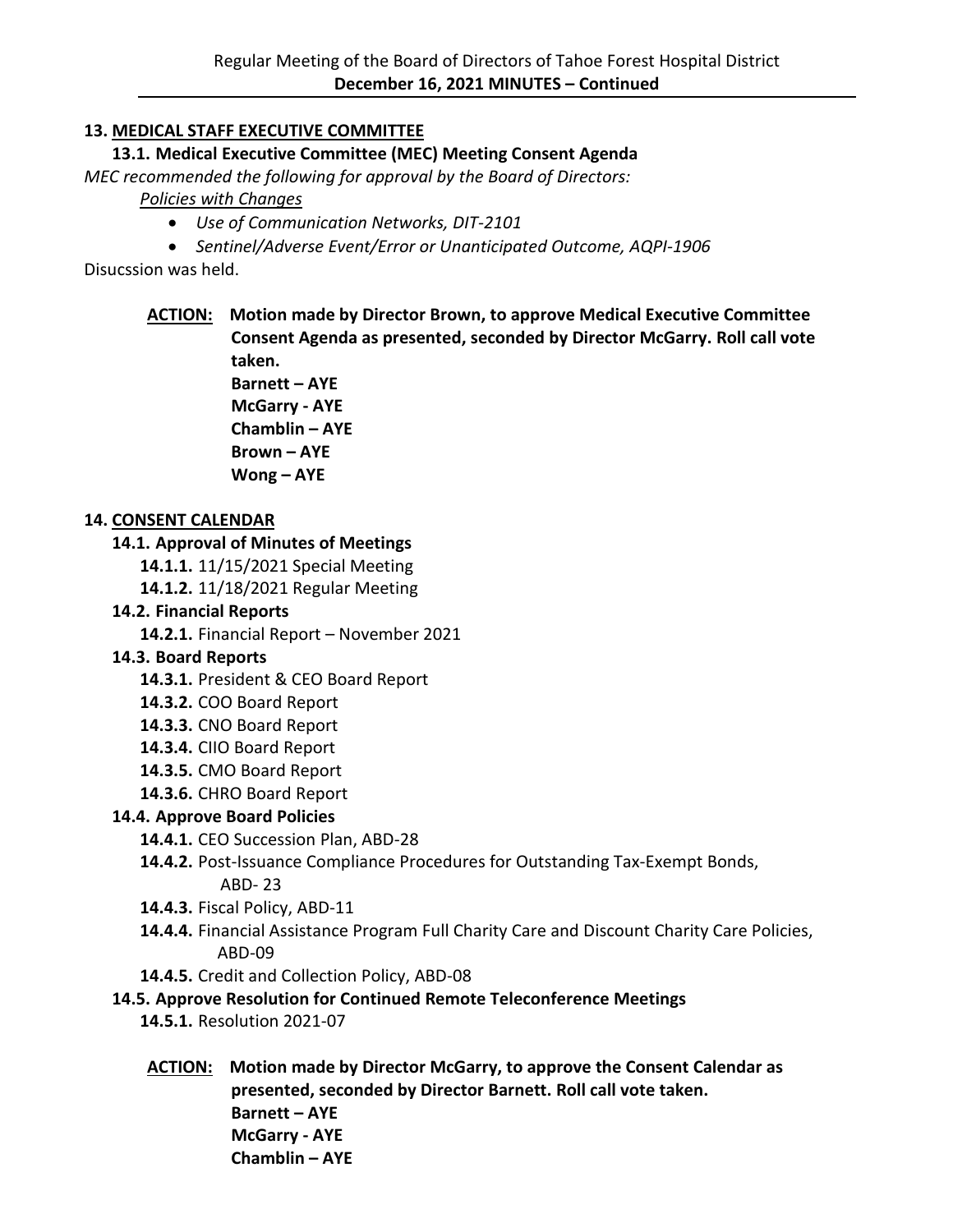**Brown – AYE Wong – AYE**

#### **15. ITEMS FOR BOARD DISCUSSION**

## **15.1. 2021 Cancer Center Quality Report**

Dr. Melissa Kaime presented an annual quality report from the District's Gene Upshaw Memorial Tahoe Forest Cancer Center.

## **16. ITEMS FOR BOARD ACTION**

## **16.1. Resolution 2021-08**

The Board of Directors reviewed and considered approval of a resolution authorizing execution and delivery of a loan and security agreement, promissory note, and certain action in connection therewith for the California Health Facilities Financing Authority Nondesignated Public Hospital Bridge Loan Program. Discussion was held.

No public comment was received.

**ACTION: Motion made by Director Brown, to approve Resolution 2021-08 authorizing execution and delivery of a loan and security agreement, promissory note, and certain action in connection therewith for the California Health Facilities Financing Authority Nondesignated Public Hospital Bridge Loan Program as presented, seconded by Director Chamblin. Roll call vote taken. Barnett – AYE McGarry - AYE Chamblin – AYE Brown – AYE Wong – AYE**

## **16.2. President & CEO Employment Agreement**

The Board of Directors reviewed and considered approval of a new Employment Agreement for the President & CEO. Director Brown reviewed the changes to include a new annual base salary of \$657,494, an updated incentive compensation target of 30% of base salary, a one time signing bonus of \$30,000 and an increased auto allowance of \$900 per month.

**ACTION: Motion made by Director Brown, to approve Employment Agreement as presented, seconded by Director McGarry. Roll call vote taken. Barnett – AYE McGarry - AYE Chamblin – AYE Brown – AYE Wong – AYE**

**17. DISCUSSION OF CONSENT CALENDAR ITEMS PULLED, IF NECESSARY** Not applicable.

#### **18. BOARD OFFICER ELECTION**